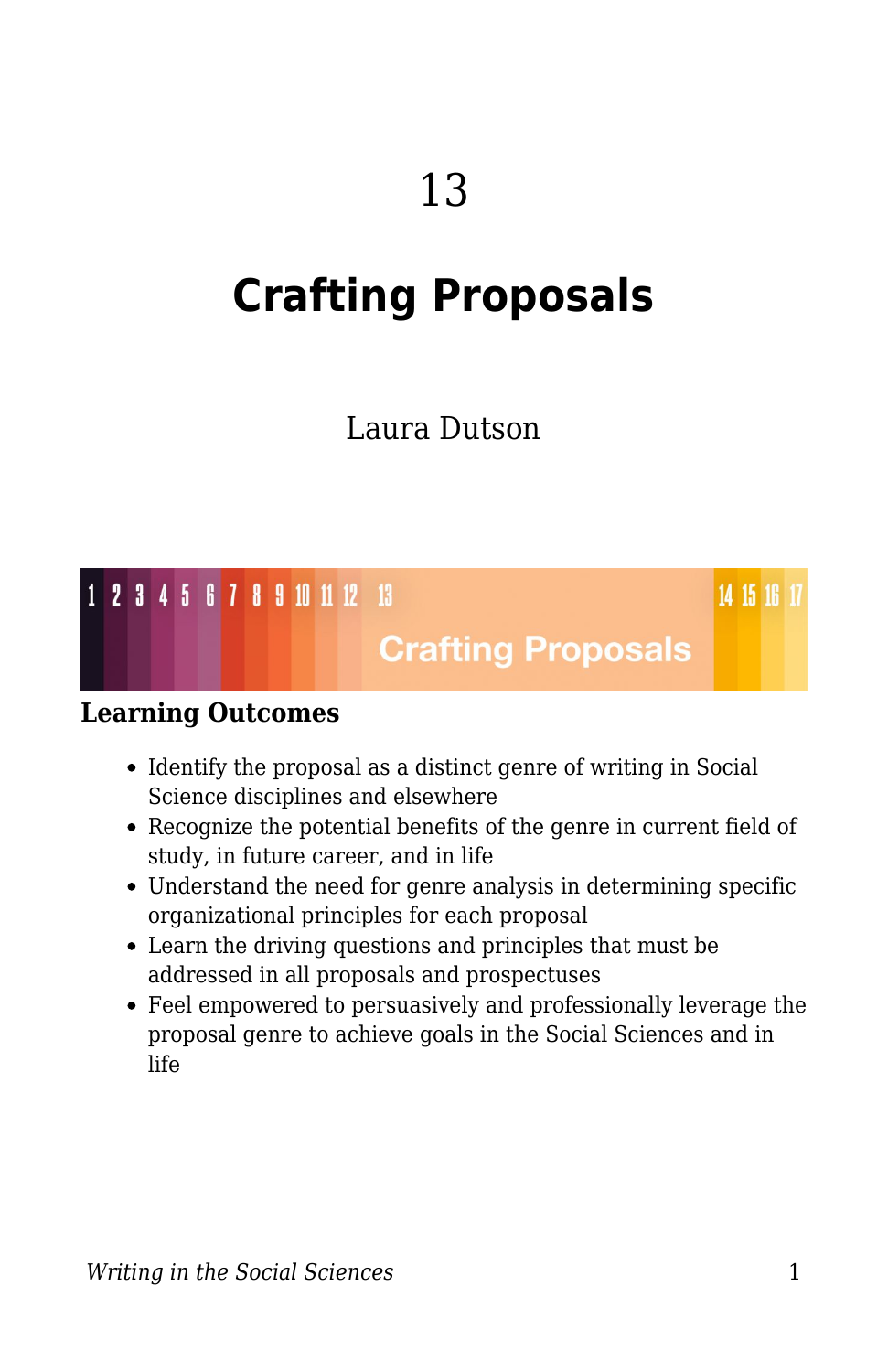## **Introduction to Proposals**

Before I dated my husband, when I imagined true love, I envisioned sappy notes tucked under my windshield wiper and sweet nothings jotted on sticky notes stuck to my bathroom mirror. But as I started falling for Jason, my desire for written flirtation was left unanswered—my windshield wipers and mirrors were perpetually empty. As a words gal (I teach writing for a living; you can guess my primary love language), I craved words on a page as a final persuasion that I should fully dive into a relationship with a guy who had me smitten in just about every other way.



The two of us about an hour after I accepted my now-husband's written marriage proposal. (Courtesy of the author.)

Luckily for me, and our two girls who wouldn't be here without us,

#### *Writing in the Social Sciences* 2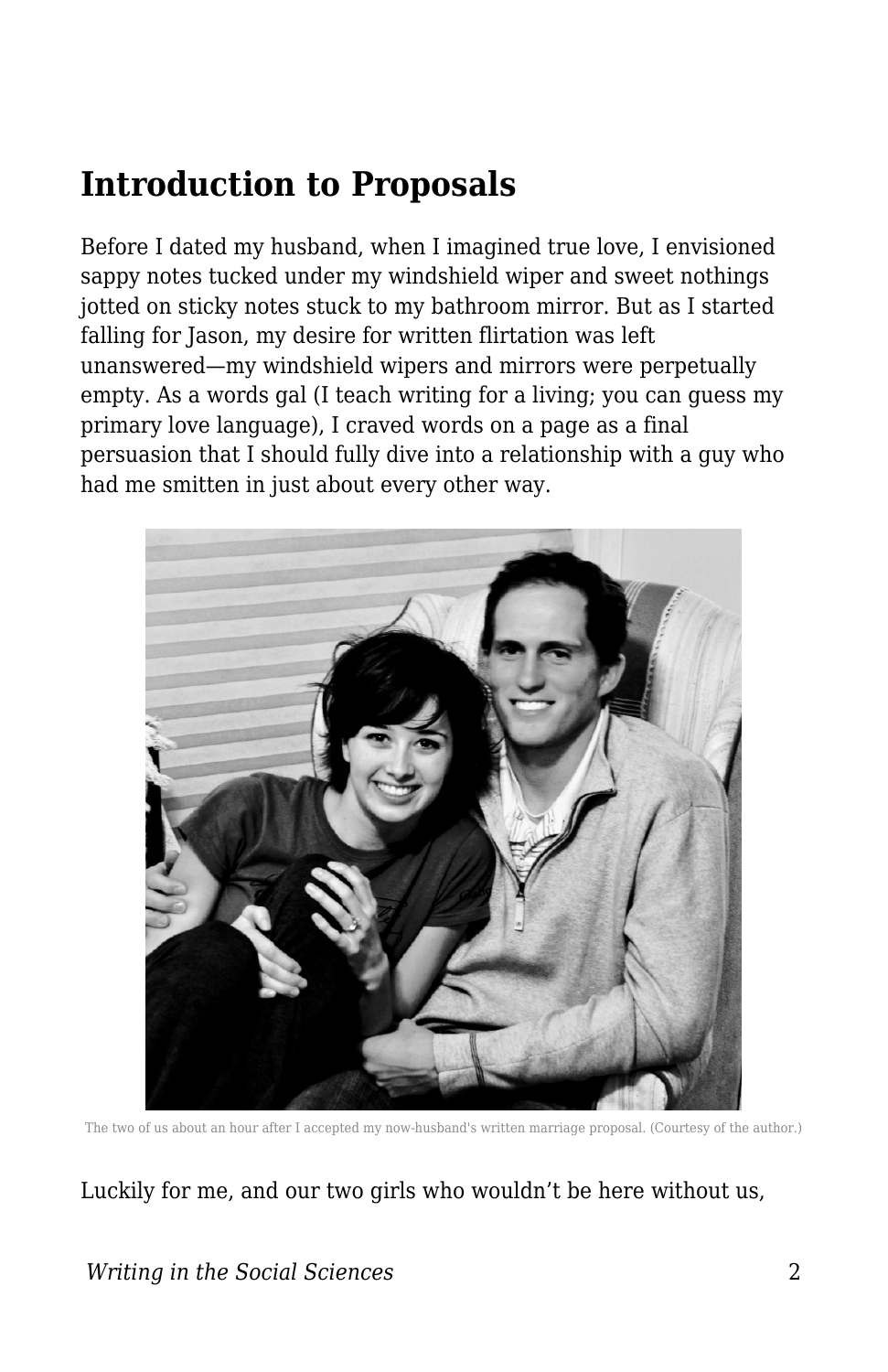Jason knew his audience. And so on the night he proposed, while we sat cozy on the bench seat in a truck parked on the side of the road, he gave me the first and only love letter that I've ever received from him. The letter genuinely detailed his feelings and what he hoped for our future. He loosely outlined a problem—racing-heart, weak-knees, dizzy-head love—and a solution—his hope that I would agree to a lifeand-beyond partnership and commitment. I said yes. I'm oversimplifying the decision just a bit, but essentially, the love letter sealed the deal.

When we face life's sticky issues, whether they be, ahem, marriage relationship decisions, or more broadly—civic problems, community projects, research ideas, social concerns, or heck, even a lengthy school essay, it's often difficult to tackle a complex project alone. As we start to visualize solutions to problems, we often discover we need buy-in from someone else (or a group of someones) to make stuff happen.

A proposal is one way to get buy-in from the people you need to make things happen. We write proposals to persuade an audience to support a suggested action plan. You'll find proposals that ask for dollars to finance a project, skills and resources to boost a venture, or simply permission to proceed. A proposal asks a specific audience to address a specific problem by supporting your efforts on a specific course of action. Specificity is key.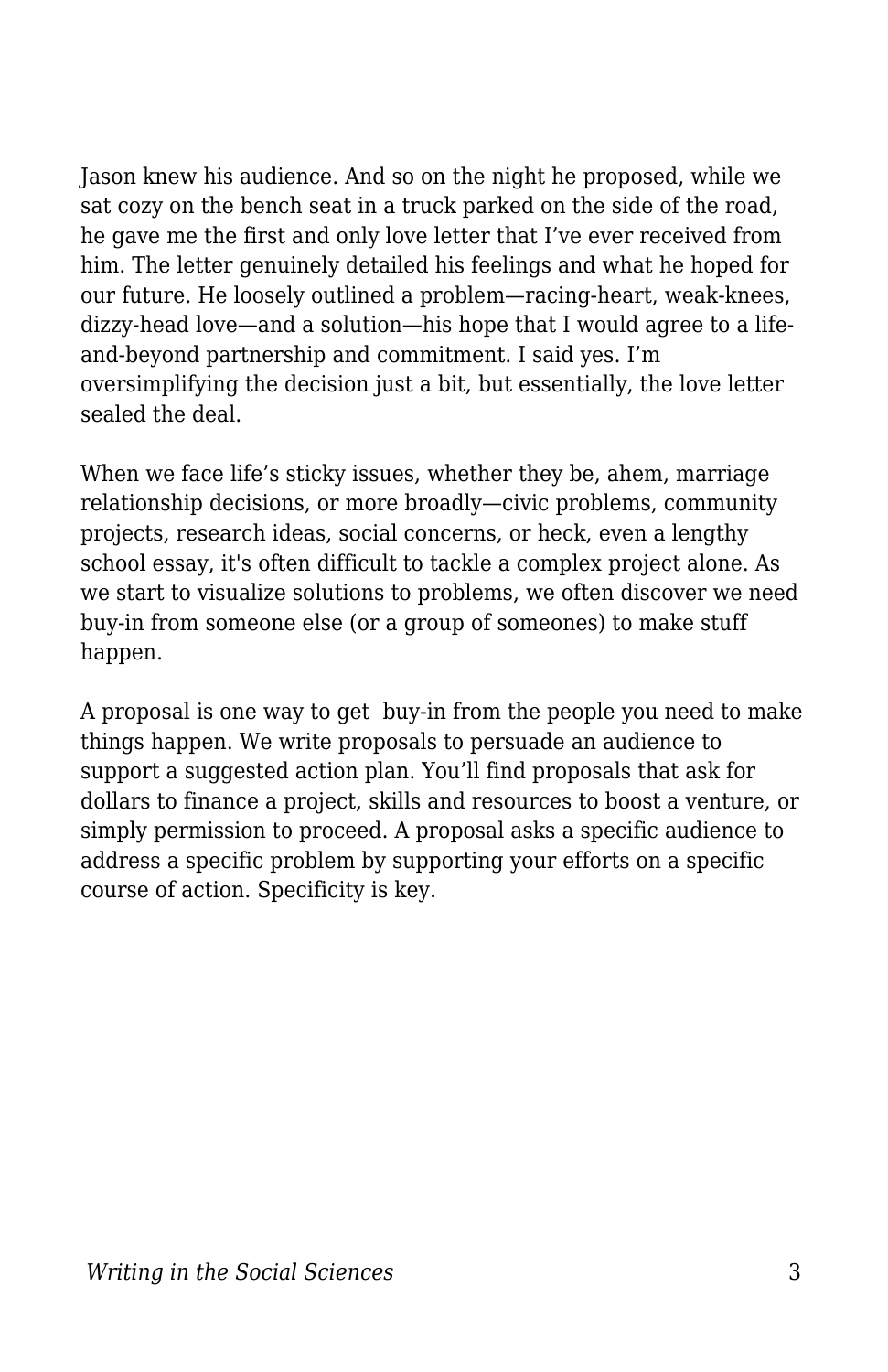

Local school districts submit proposals to receive federal government funding for Head Start, a research-backed program for early childhood education

The uses of a proposal document are as diverse as the problems they address. To flood you with examples—charity organizations submit grant proposals to various donors asking for funding to initiate a new projects or sustain efforts; contractors submit bids (proposals) to complete work on construction projects; city councils file proposals asking for funding to improve city infrastructure; entrepreneurs request investment money for business start-ups; teachers write grant proposals asking for additional classroom equipment; venues pitch their location for an event; employees suggest ideas for solving company problems to higher-ups; academics submit proposals seeking permission to present at professional conferences; researchers seek funding to conduct research; graduate students ask for go-ahead from faculty to proceed with a large project.

At times, proposals are submitted as part of a competitive process—only the best proposals are given the nod. Other times, proposals are a stepping stone to ensure preparation and readiness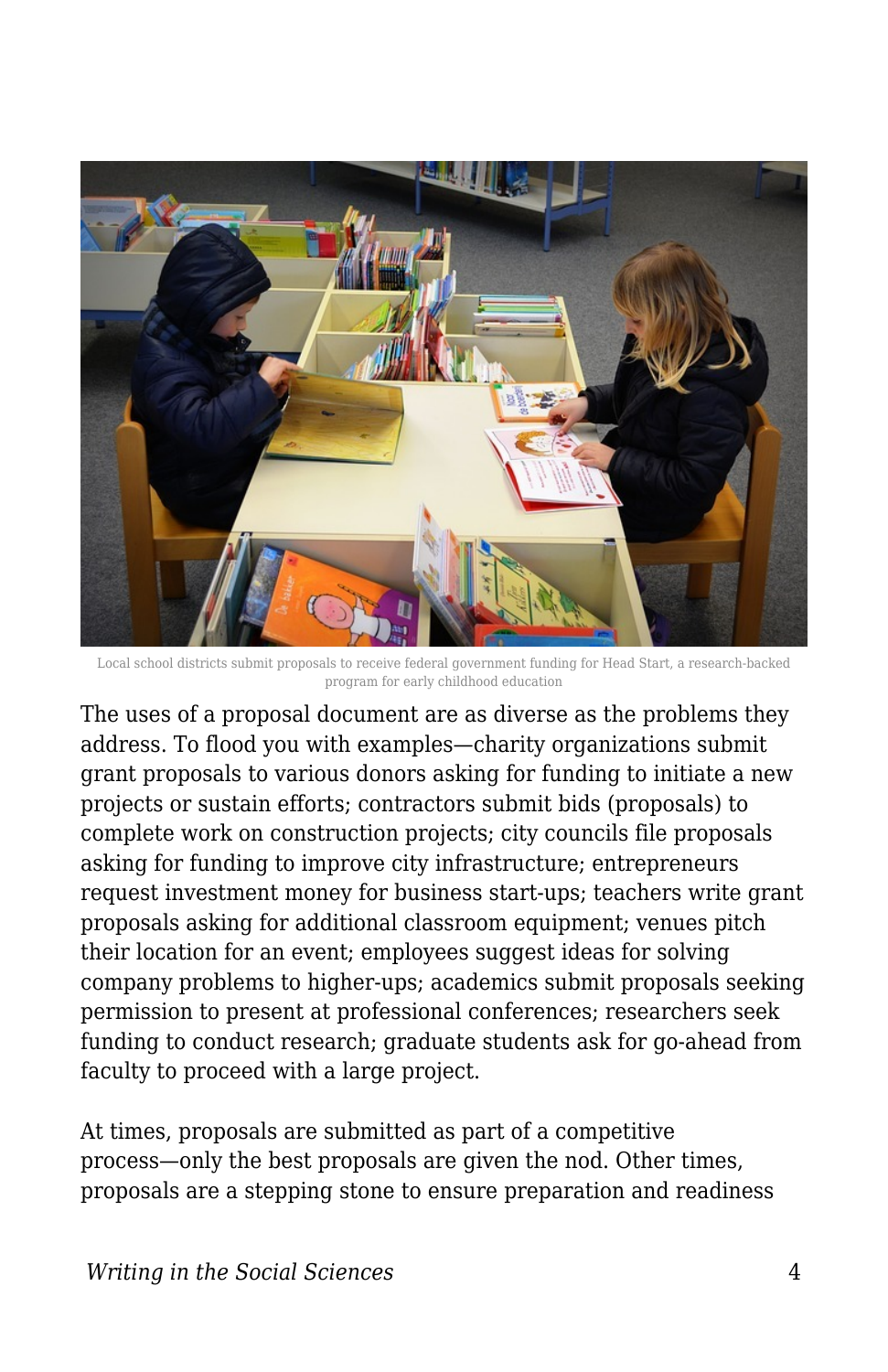before the wish is granted. Proposals can be solicited as part of an official process or program to award funding or support. Or they are sometimes submitted to an audience unsolicited, delivered on the guts and prayers of the writer.

### **Proposals in Your Life**

Consider a time when you've requested something specific from someone— a proposal of sorts. How did you ask for the support?

## **Proposals in the Social Sciences**

As a social scientist, proposal documents will help you rally support from the right people as you move from a question or gap in the literature into experimentation, from uncovered research into papers or presentations, and from established conclusions into real-life applications. Social science is social. Use proposals to bring the social, the right people and resources, to your science. There are many types of proposals, and the categories blend and blur, but here are a two broad types of proposals you might encounter in the social sciences: research grants and prospectuses.

### **Research Grants**

Discovering and documenting ideas has a cost, and often that cost can be measured in dollars and cents. In the social sciences, thinkers (students, faculty, researchers, etc.) often request funding to complete a research project through grants. The money can be used to subsidize time, travel, materials, experts, and other resources needed. Research grants are offered by universities, by invested organizations, and government agencies. For example, see [grants.gov](http://www.grants.gov/) for lists of federal funding grants.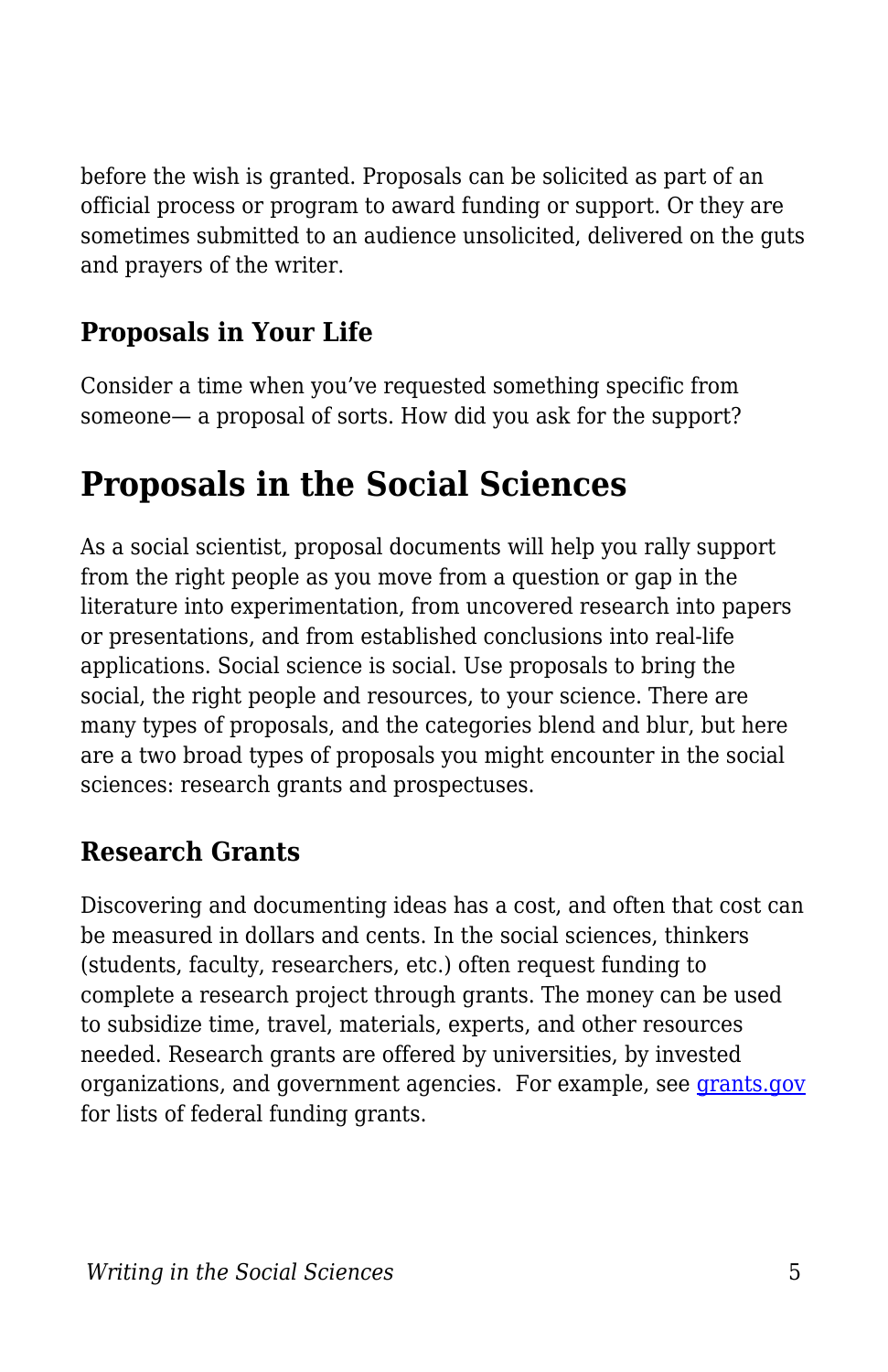#### **Undergraduate Research Grants**

Budding student social scientists can submit proposals to apply for research grants specifically available for undergraduate research within colleges and departments and/or through university libraries. Many of these opportunities require collaboration with a faculty member, which deepens the possibilities and enriches the experience.

Have a good idea for a project? Find a faculty member who is willing to back you up, write a solid proposal using this chapter, and you have a decent chance of getting funds to make it happen.



A recent BYU student research project looked at shyness and its effects on romantic relationship expectations and satisfaction. The funding for the project was achieved through submission of a proposal.

Talk to faculty, college advisers, and librarians to discover these undergraduate opportunities for project funding. Be on the lookout for posters and emails within your college department advertising deadlines and requirements. Even university libraries often offer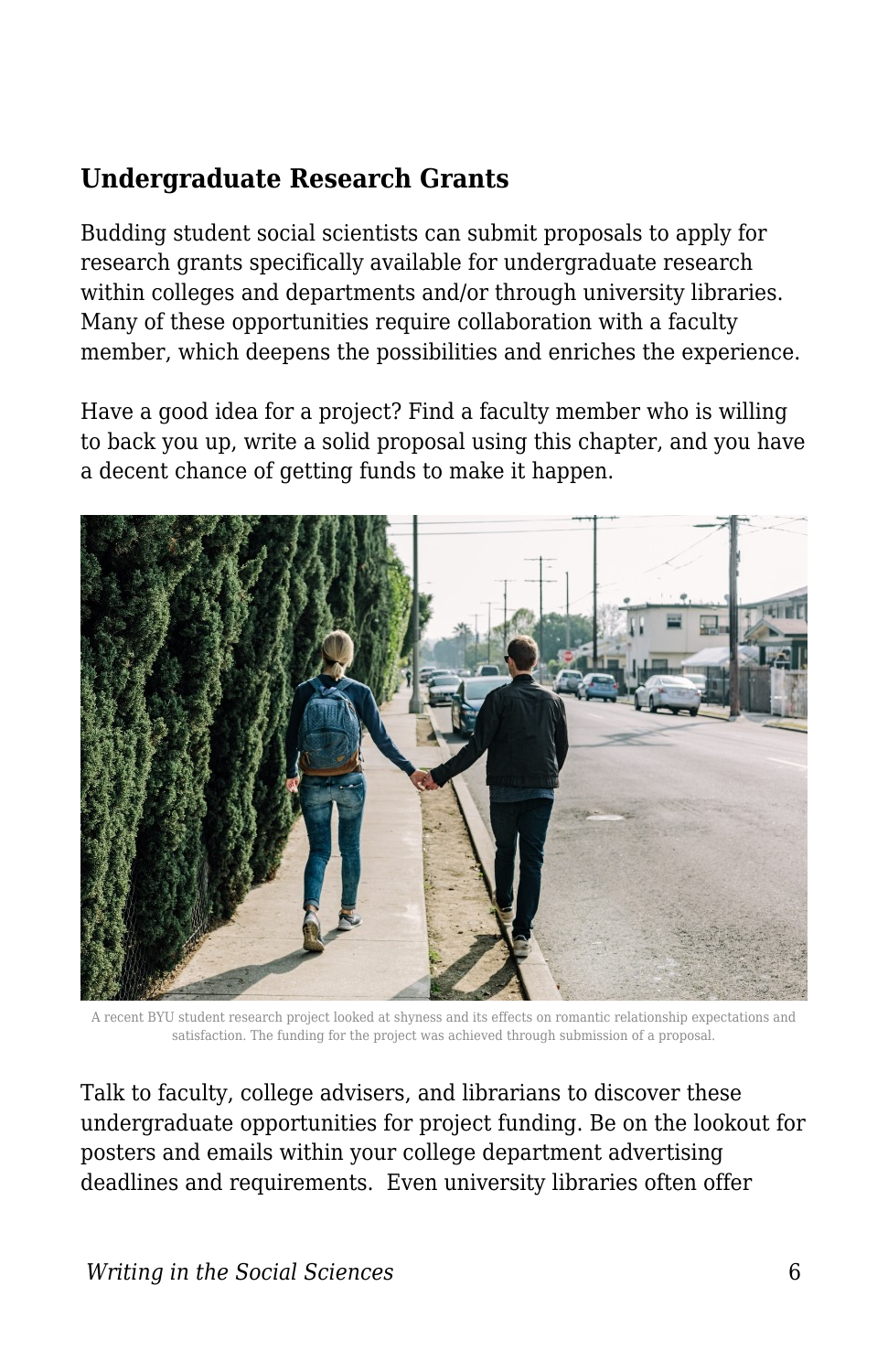research funding for using their materials to complete a project.

You can find Brigham Young University's Harold B. Lee Library undergraduate research grant information [here.](https://lib.byu.edu/services/student-research-grants/) And to access specific examples of undergraduate-faculty collaborative research projects completed with grant funding at Brigham Young University, visit the [Journal of Undergraduate Research,](http://jur.byu.edu/) which publishes the final write-ups of funded projects in each department.

#### **Prospectuses**

A proposal to write a substantive research paper or book is often called a prospectus. Social scientists write this type of proposal when dealing with written research projects or books.



A prospectus is a proposal that pitches a research project, often written to seek approval from a faculty mentor.

#### At its heart, a prospectus is about getting on the same page with

#### *Writing in the Social Sciences* 7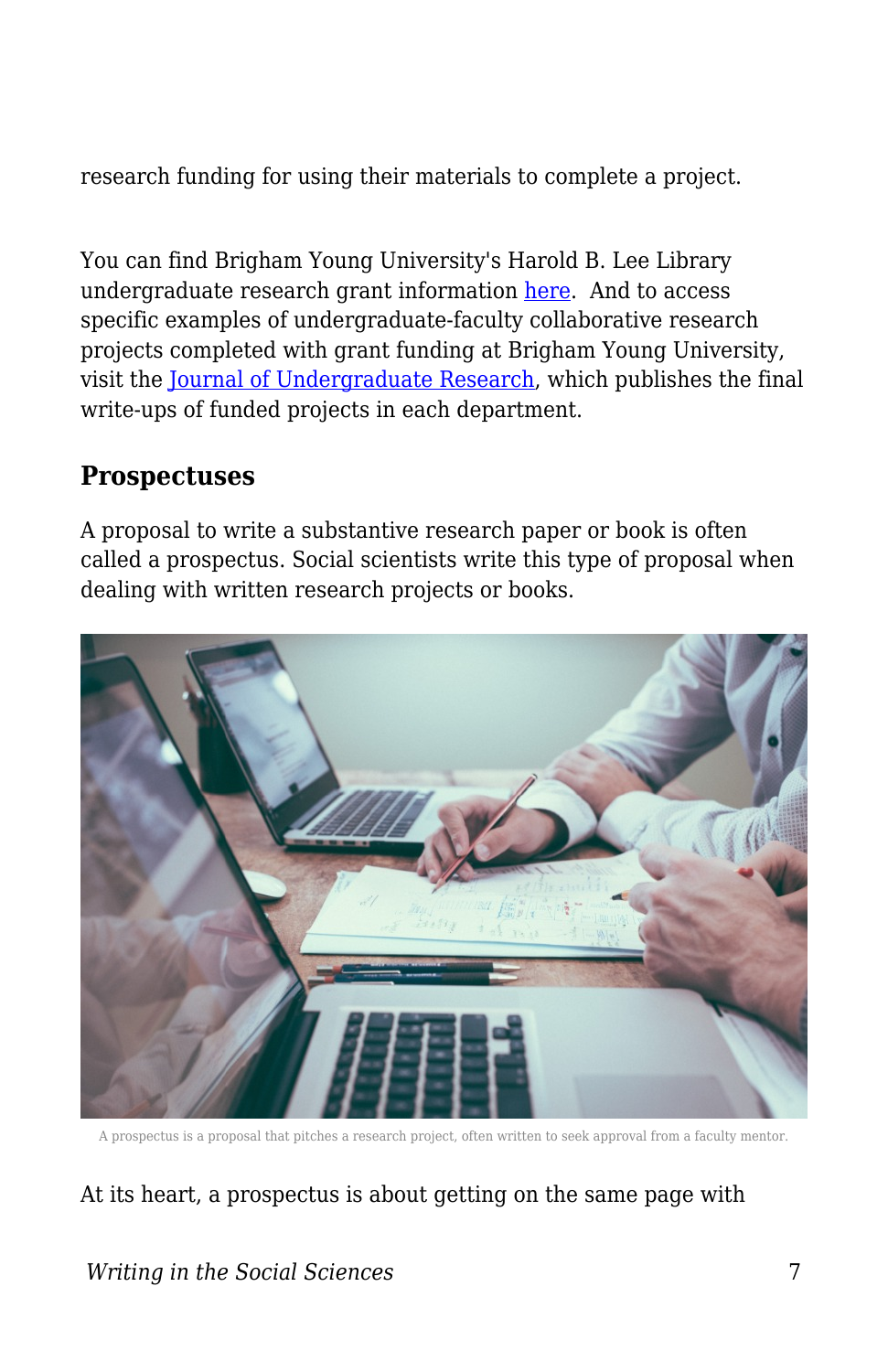faculty who will support your project. It's the same with proposals as a whole—getting on the same page with those who have the power to support your project.

In graduate programs and upper-level undergraduate courses, you might find students working on prospectus documents that detail their ideas and plans to complete a large research project, a master's thesis, or doctoral dissertation. These prospectuses pitch a topic and plan for the larger writing/research project.

A prospectus document is usually submitted to a faculty member or committee who has the power to approve project plans and give the student go-ahead and support. A prospectus is used to ensure student preparation, determine student focus on a significant issue worth researching, and establish student/faculty agreement on a feasible plan before a student is released to dive headlong into databases and drafting.

As subsets of proposals, we'll talk about both research grants and prospectuses under the broader title, proposals, in the rest of the chapter.

## **Creating a Proposal**

Each opportunity to write a proposal will be distinct. Some calls for proposals will have specific templates; some won't. They will differ in expectations regarding page count, section headings, and detail level. We can't tackle—nor do I know—all the nuances and requirements of each and every proposal.

But this I do know: as a proposal writer, you're expected to uphold specific expectations and comply with any diverse specifications that might be required by your audience, the people with the power to bestow a blessing of resources, funding, or permission. Your ability to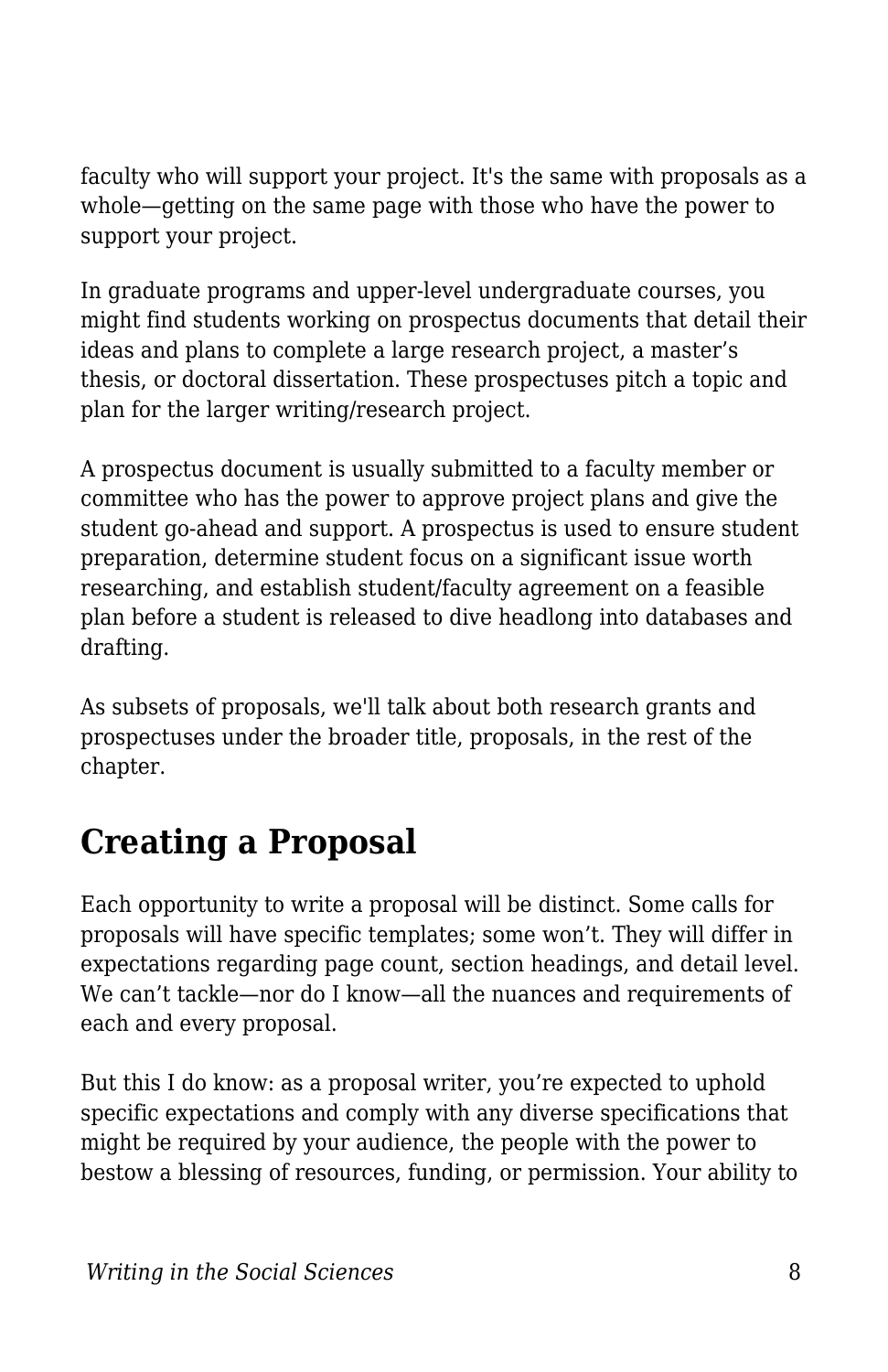meet and exceed an audience's unique expectations will determine how willingly they say yes.

So don't write a proposal before doing homework: read all provided instructions, use the provided template if given one, talk to those with experience on the specific proposal, and scrutinize successful proposal examples in each unique circumstance to determine your audience's expectations.

Proposals are written in the mode of problem and solution. Your job is to demonstrate that there is a problem for which you have a unique solution. And then your job is to present the solution—propose and pitch the solution and course of action—to the specific problem. So, identify a specific problem or question in your area of interest. Then design a plan, study, or project to address it. And finally describe the plan and method in detail in a proposal for the big-wigs.

### **Understanding Proposal Requirements**

Which of the following options are good ways to find out and meet the specific requirements of a proposal opportunity?

- a. Review examples of past successful proposals for the specific opportunity.
- b. Talk with decision-makers who will review the proposals to discover their expectations for the document.
- c. Find and mimic any provided templates for the specific proposal opportunity.
- d. Ask those who have submitted proposals in the past for advice.
- e. Read and re-read the posted "call for proposals" information to understand decision-maker priorities.
- f. All of the above.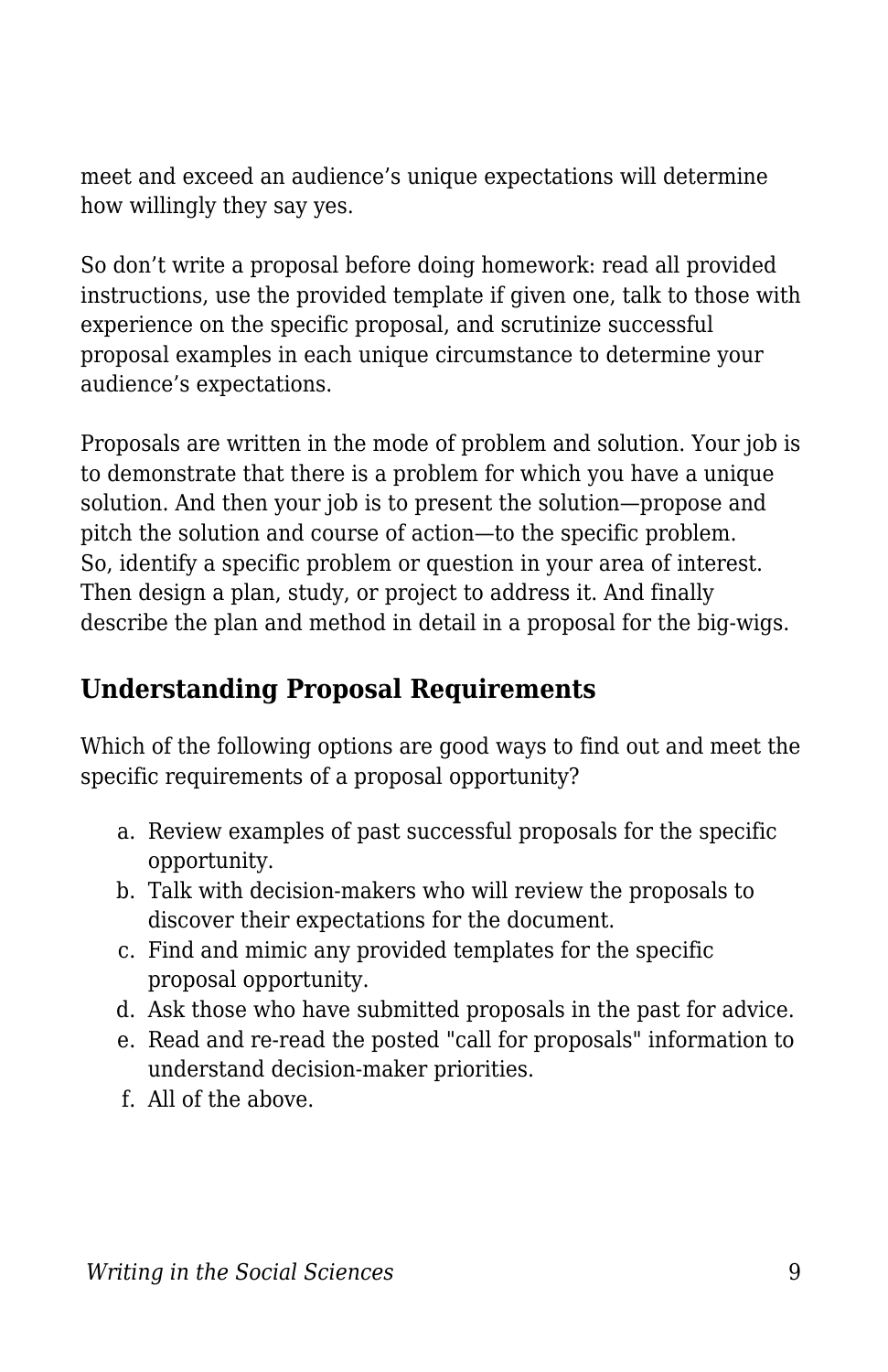## **Proposal Sections**

As I've said, proposal formats vary widely. But more than likely, most proposal specifications will ask you to create a document with sections to address the main core questions. Let's consider some of the common sections you might encounter and how they address questions that you need to answer. Obviously, order and specific headings will vary in each proposal depending on the listed requirements.

### **Title**

Most proposals ask you for a title. Create a vibrant, engaging title with specific, clear articulation of your problem and/or solution to make your audience want to learn more. Think of your title as the hook to get your audience to continue. Two-part titles with a colon allow more space for specificity. Be sure to follow capitalization rules for titles in the desired writing style (APA, MLA, Chicago, etc.).

### **Introduction/Purpose**

**What is the proposed action or solution? What does the writer want to do?**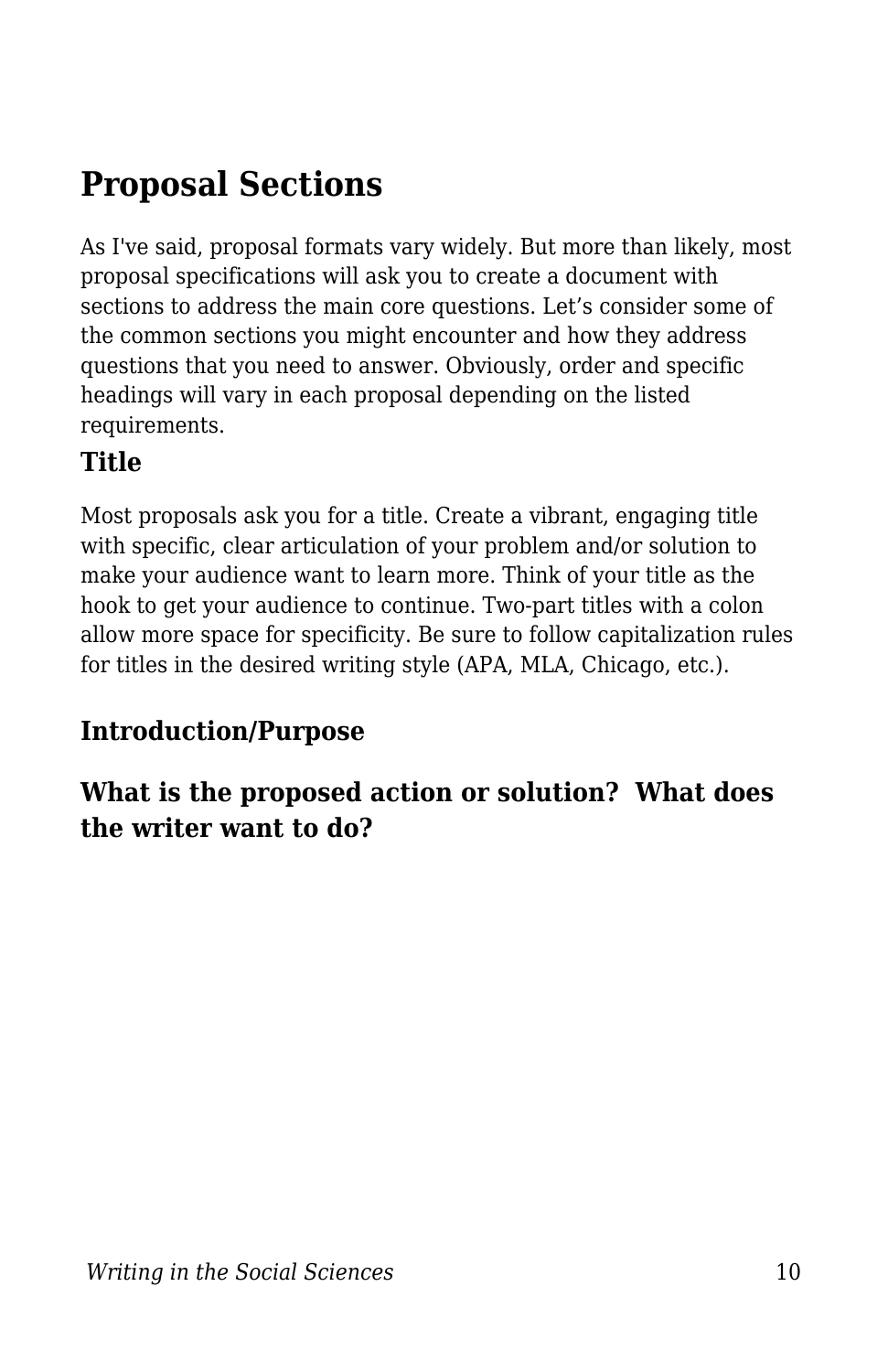

The authors of a research proposal at BYU wanted to look at the role of genes in how individuals cope with stress. This was the aim of their exploration as presented in their proposal.

Here you include a brief overview of the purpose of the proposal. You establish the proposed action or solution in general terms—your goal at the outset. Sometimes, this section doesn't have an obviously marked header, but is rather the first paragraph(s) to launch the document.

When writing a proposal for a possible research paper (a prospectus, as we discussed earlier), you likely won't know the full nuance of your thesis or conclusions exactly. But you should have questions about your topic that have narrowed your scope of exploration. Announce an aim, goal, and/or scope as a starting point.

Set-up your stylistic voice and tone right away. While you should write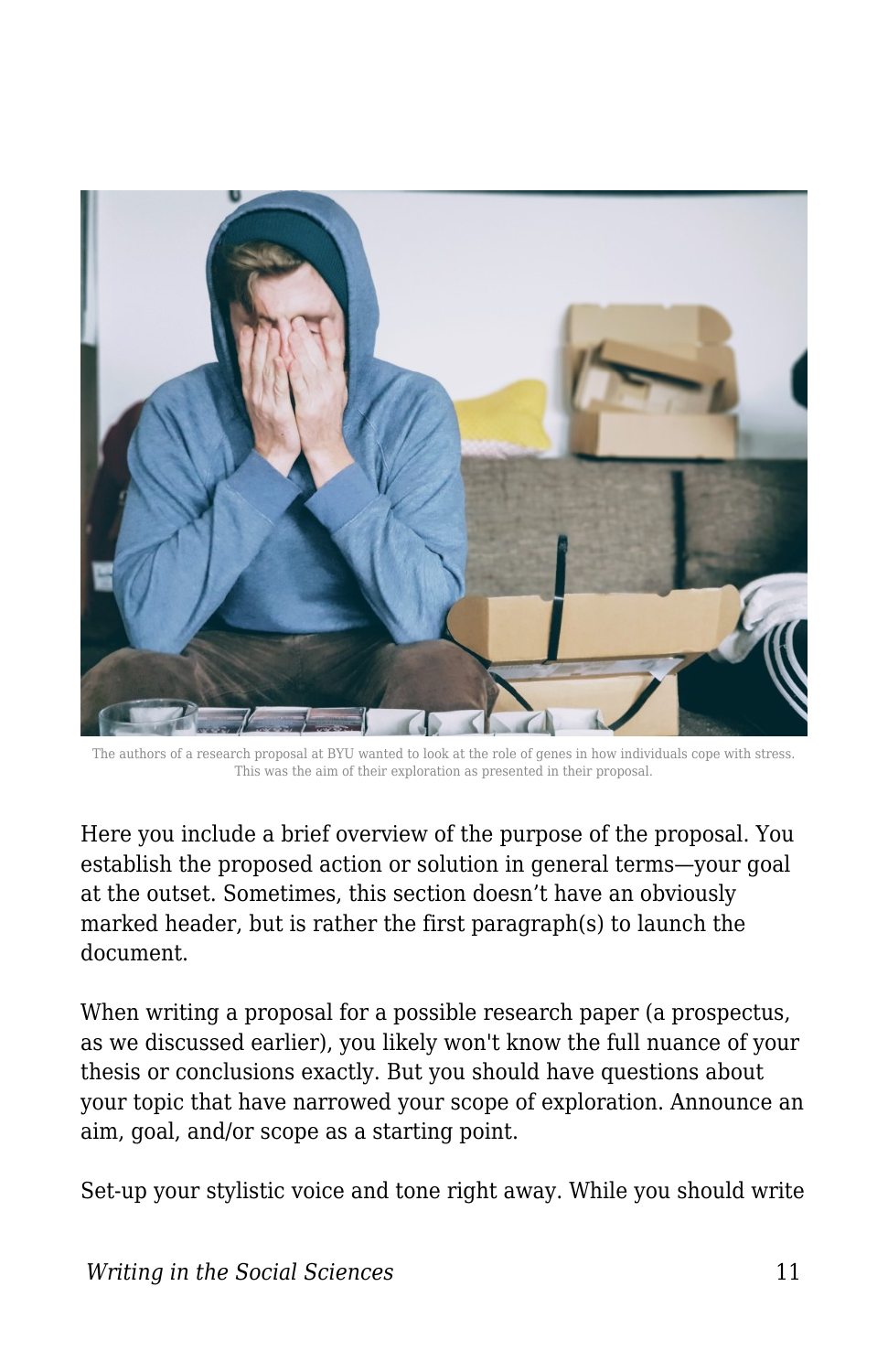appropriately for the circumstance and audience, avoid dull or diluted writing. Be clear, vibrant, and direct. In a competitive proposal process, reviewers may only read the title and introduction before deciding whether to give more consideration to the proposal. Be interesting; don't let them stop reading.

#### **Problem/Question**

#### **Why is it proposed? What is the problem, question, need, or goal to address? And how is it important to both the writer and the decision-makers?**

This section establishes the need and importance for the proposal—a why for the proposal.

In this section, explain how you recognized a question begging for an answer, a problem itching for a solution. If personal reasons are driving your question or problem, in some proposal circumstances it is appropriate to detail these motives in this first section. Read through sample proposals in similar circumstances to see if personal motives are appropriate to include in yours.

You will also want to use this section to demonstrate your understanding of the conversation surrounding the question, problem, need or goal; show that you've reviewed the literature/research/conversation surrounding your topic. You can do this by incorporating ideas and context from other researchers or thinkers on the issue. As you do, suggest how your project is distinct from others, but how it fits in the context of a larger conversation. If you've written a review of literature around a certain question or topic prior to drafting a proposal (which you can read more about in the Literature Review chapters of this book), you would incorporate an overview of your literature review conclusions in this section.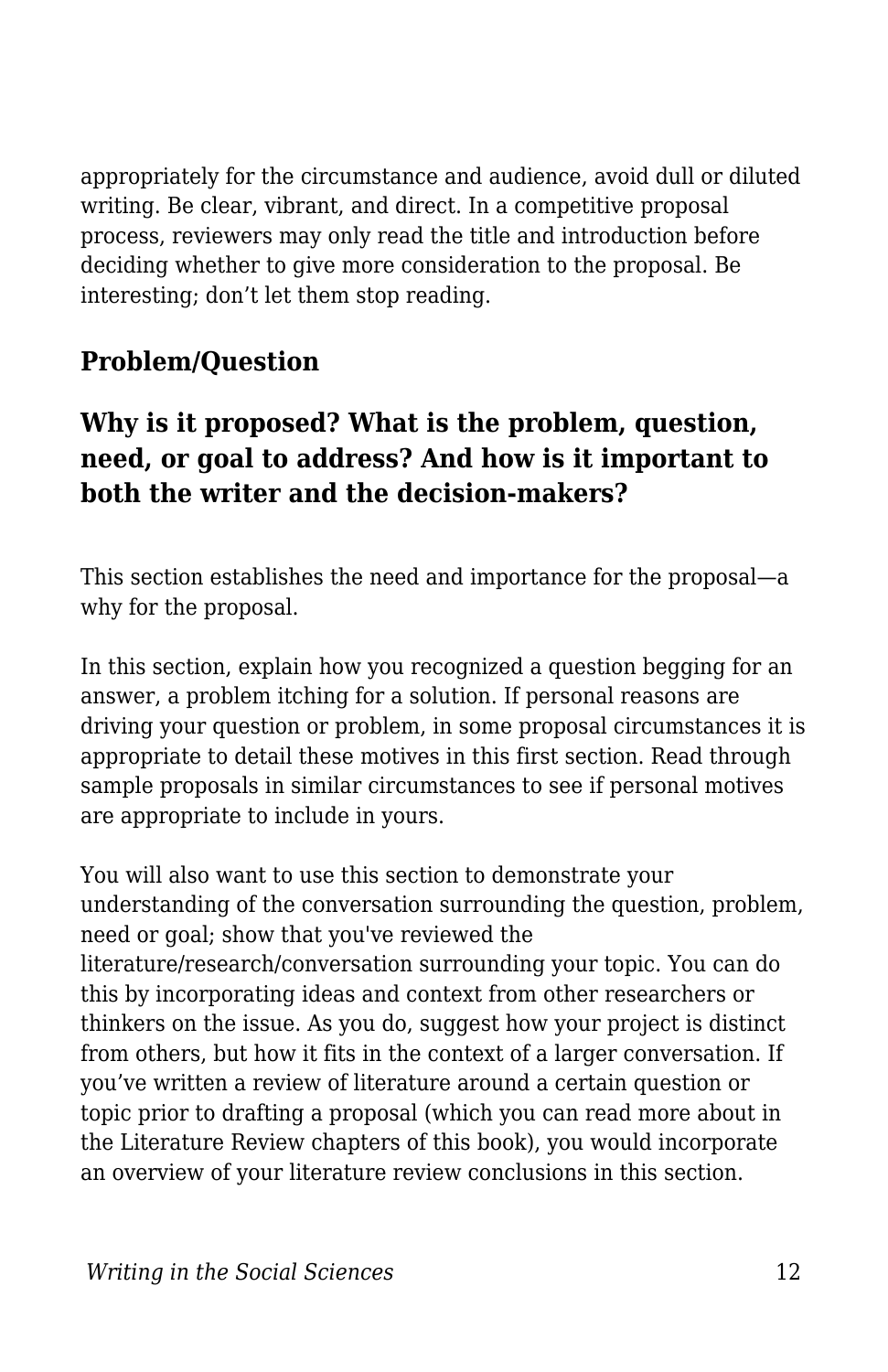Be aware that proposals might ask you to include more than just an overview of your literature review conclusions in your proposal. Some proposals require a separate, more lengthy literature review discussion as part of your submission to demonstrate a more thorough understanding of context. If so, it is likely to be included earlier or later in the proposal document as a separate section and thus would be less likely to be included here in this section. As always, follow the specific guidelines for each unique proposal opportunity to decide how to include literature review content. Include a reference page in the appropriate citation style as necessary.



By seeking to understand the relationship between punk music and activism specifically in Belfast, Ireland, one proposal writer sought to illuminate how music generates and motivates activism generally.

And as a final, most important, step in this section, persuade the audience that the question, problem, need, or goal is (or should be) important to them. As with all good writing, a writer is most effective when writing toward the values and concerns of their audience. This is especially important when the audience holds power to determine your (or your project's) fate. In providing your audience with a statement or narrative of the problem, present convincing evidence that the problem matters now and the time to address the problem is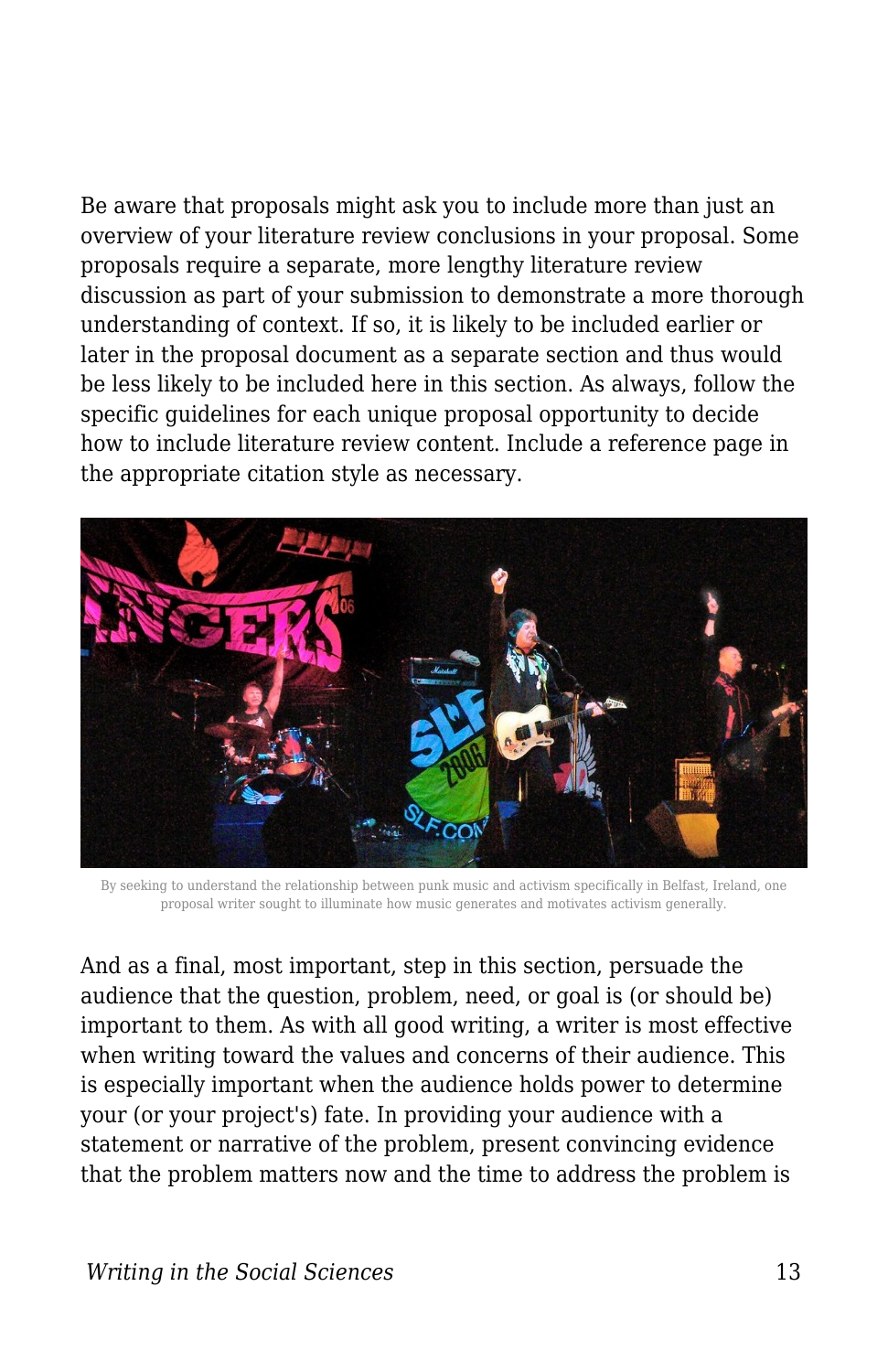now. Make a solid case that the problem is ripe, ready to be addressed—and you are the one for the job.

#### **Objectives/Solutions/Outcomes**

#### **How will the proposed action/solution effectively solve the problem, answer the question, meet the need, or achieve the goal that the audience now agrees is important?**

In this section, identify what you plan to produce, specifically any tangible outcomes you anticipate. Outline the specifics of your end product, contribution, or solution, which might be a publication, presentation, performance, invention, new metric achievement, lecture, physical object, or a paper. For starters, as an undergraduate proposing a research paper, you might anticipate presenting your project at an undergraduate research conference—many universities have them in each department.

If you are writing a proposal for a paper (a prospectus), you will likely outline the thesis, organization, and contents of your eventual project. Some writers incorporate a traditional outline here—roman numerals and all. For a longer project, you might break-down a book chapterby-chapter with summaries. Or this section simply might be a single paragraph with sentences addressing each sub-topic of your project. Show your audience that the output of your efforts will make an impact in resolving the specified need.

#### **Method/Schedule**

#### **Is the writer capable of planning, managing, and completing the proposed action?**

We've come to the broadest section—and the most varied in style and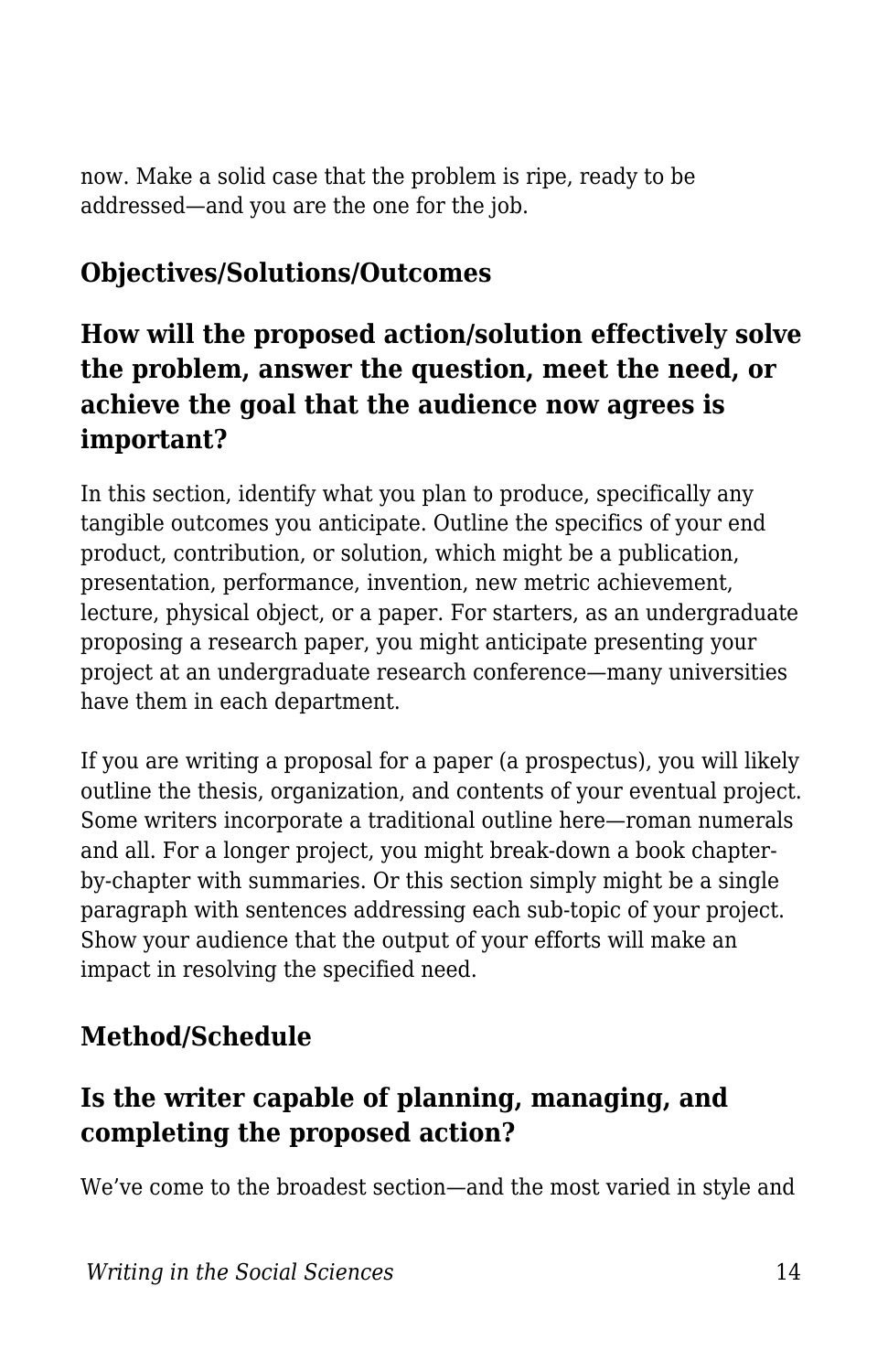requirement across the proposal spectrum. This section asks you to breakdown a plan to generate your end product, using concrete information such as method, timelines, data, steps, cost, equipment or facilities needed, wages or personnel required, feasibility, consequences or expected results. Graphs, charts, bulleted schedules or timeline goals, and budgets are not unusual here. Show how, where, and when the work will be completed.



Committing to a timeline will demonstrate your ability to complete the proposed project.

For a proposal that pitches a large project or paper, you will likely outline a timeline estimating your agenda for completing the phases of research and drafting. As you draft your timeline, consider prior commitments you've made in other areas of your life and plan accordingly. Write a month-by-month, week-by-week, or day-by-day schedule with how you plan to complete your project, depending on the scope. The timeline must be a realistic vision of your ability to complete the work in the time. You might consider giving deadlines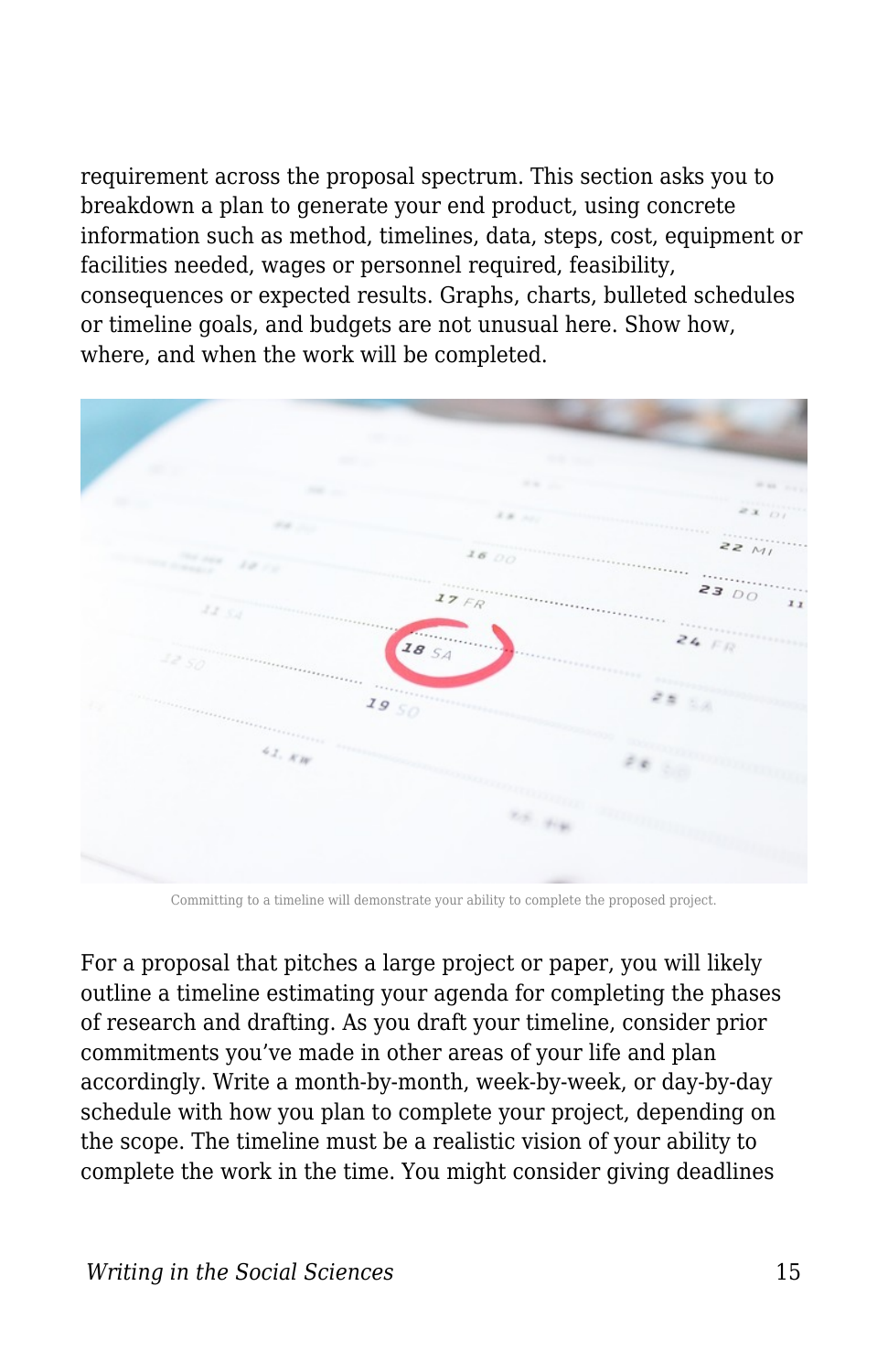for the following intermediate steps: beginning research, assembling a preliminary bibliography, taking notes, writing a first draft, gathering feedback, and writing a final draft.

Including a task timeline is especially helpful if your research is complicated with interviews, surveys, data collection, and other primary research methods. In research and statistics classes within your field you will learn various methods for creating quantitative and qualitative data. Outline your specific, statistically-sound plan for generating data within this section. Get down to the nitty-gritty of how you're going to get the job done.

### **Qualifications**

### **Does the writer have qualified personnel involved?**

You don't need to be Einstein; you don't need to be brilliant (well, more than you already are). As a student in your field, you are qualified to address a problem, question, need, or goal in your field. Briefly list your education and directly relevant previous experience. It might be just a sentence or two. This section may or may not be necessary when drafting a proposal for a fairly straightforward project.

If you are engaging in complex statistical research or another project that demands technical skills or specific abilities, you might need to persuade your audience that you are qualified by noting any specific background, training, or expertise you have (or will get) that will help you do your work well.

You will also want to briefly introduce other people who might be involved in your action plan. If you are writing a proposal for a collaborative project, address your colleagues' qualifications and abilities briefly as well. Some undergraduate research grants require the participation of a full-time faculty mentor. You will outline their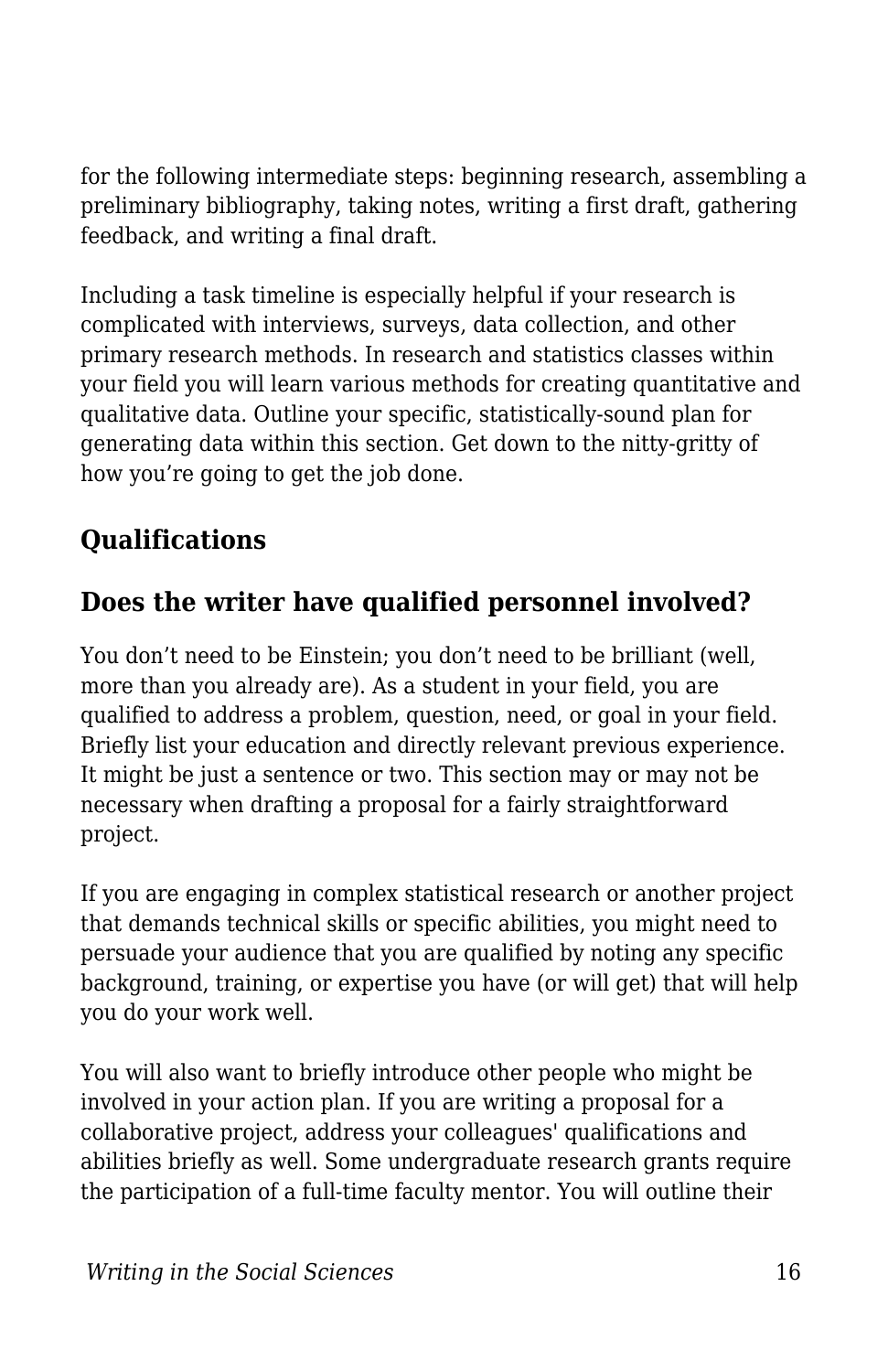position, college, department, and research interests here.

#### **Resources**

### **Does the writer have the necessary resources, background context, and/or knowledge to begin? Is the cost (if any) of the proposed action reasonable considering potential benefits?**

A solid plan and qualified personnel are not the only two ingredients for a successful project. Projects might also demand materials, instruments, travel, equipment, and compensation.

Often, it comes down to money. When discussing resources in a proposal, prepare a proposed resource and cost budget down to the dollars. Budget fairly to show a close estimate of costs you will face and/or resources you will need. Demonstrate good planning by identifying accurately what's needed, where the resources are available, and what it will cost. Your audience will be looking to see if the costs seem reasonable considering the anticipated results of the project. Often, this section might include a spreadsheet or list showing how resources will be allocated and applied.

#### **Literature Review/Bibliography**

Because you likely won't need more than articles, journals, and books to begin a major research paper, the literature that you annotate, summarize, and incorporate is the primary resource to consider in your proposal for that paper. Thus, you might be asked to include additional literature review (a survey of relevant sources—the "literature") or a bibliography of sources, which may or may not be annotated with the sources' argument and your anticipated use. Your review of the literature will also support the Problem/Question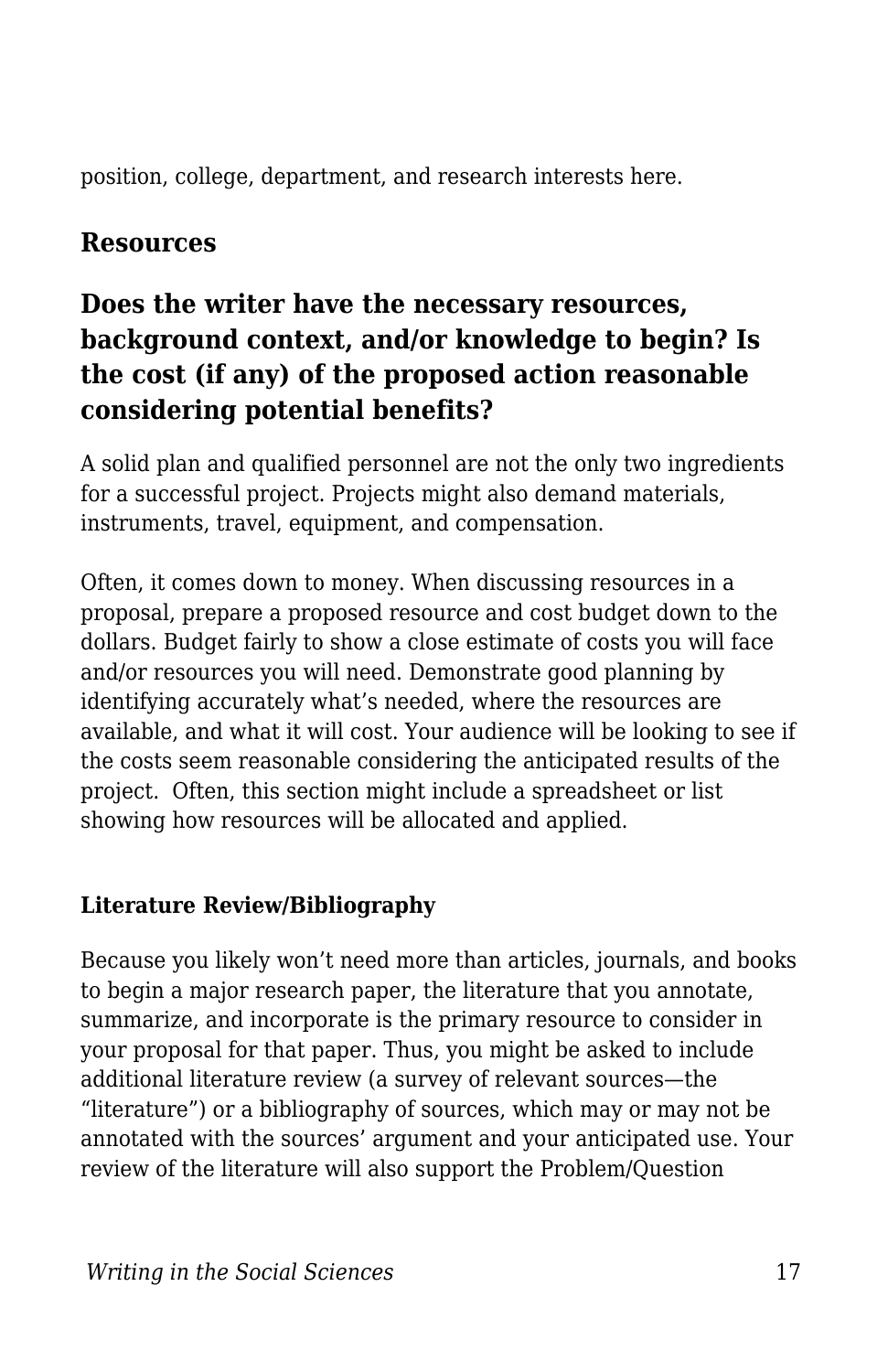section, as detailed above. Literature reviews are discussed at length in a prior chapter.

Outlining your supporting documents in the proposal, wherever your literature review content is included, will demonstrate you have access to the solid, relevant sources, the resources you need to begin. Any sources that you cite in your earlier sections should be included in this review of the literature or annotated bibliography. As with any time you cite sources in a formal document, use a consistent and appropriate citation style which fits the audience's expectations (APA, MLA, Chicago, Turabian, etc.).

### **Conclusion**

While some proposals won't ask you for a conclusion, when they do, use your conclusion to summarize your main points and create a final appeal to your audience. Reiterate the established need and your proposed solution. Ask clearly for the desired course of action: dollars to finance a project, skills and resources to boost a venture, or simply permission to proceed. Emotionally emphasize the vision. Make it personal for your audience at your close.

### **Understanding Proposal Structure**

True or False: Proposals rigidly follow the sections listed above. You should always plan to include each and every section, in the order listed above.

- a. True—exactness matters with proposals and you should always seek to follow the above sections exactly.
- b. False—each unique proposal circumstance will demand different sections and topics to address in varying orders, which may or may not include some of the sections above.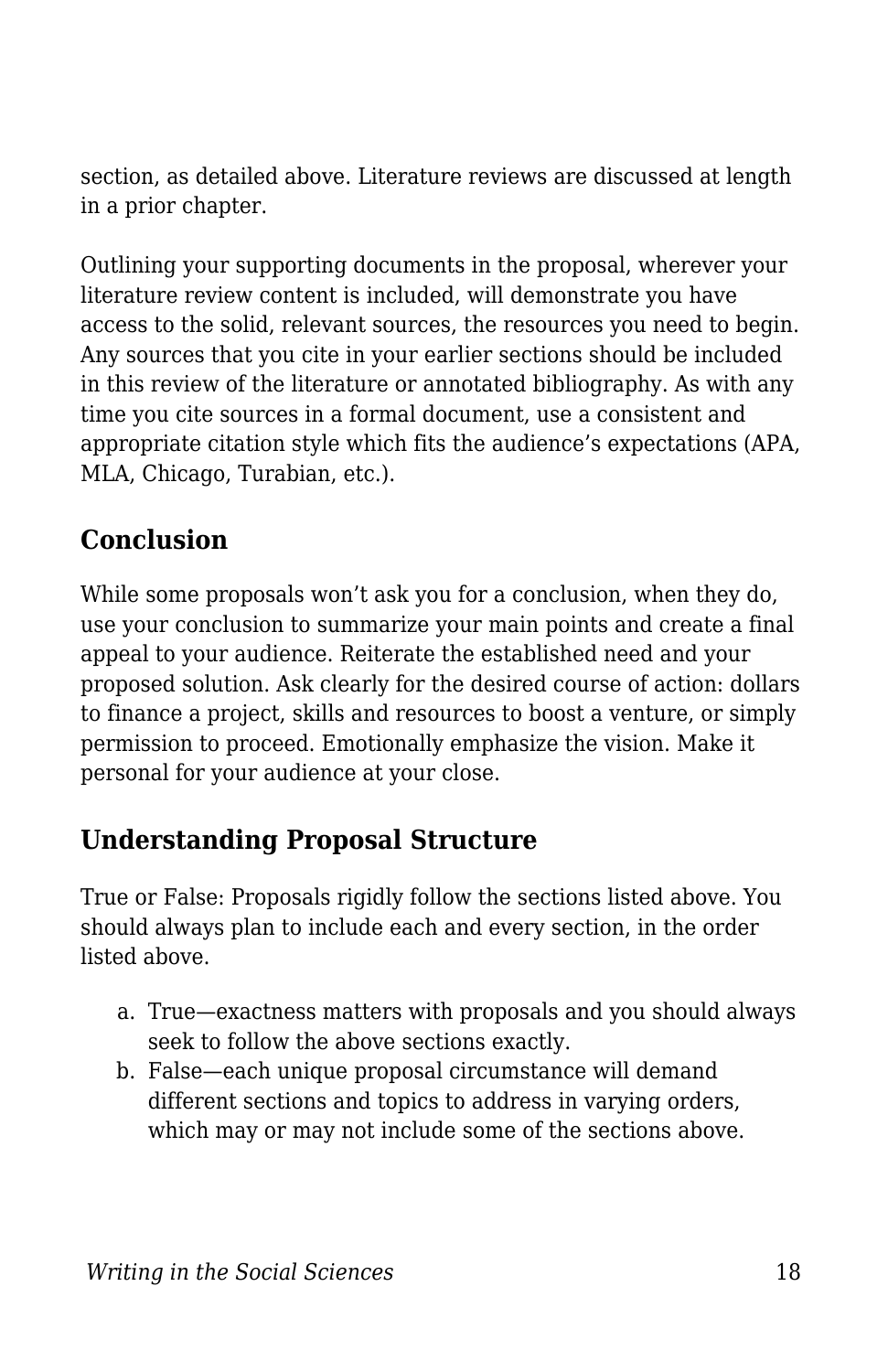## **Final Considerations**

As you finish your proposal, here are some final things to consider.

- Be consistent and clear as you design your headings and structure. Make sure your design fits with the expected look for the specific situation and audience. Look at examples to see what looks best to you.
- Revise and edit carefully to establish your credibility. Your audience wants to trust your abilities and they will see them reflected first in your attention to detail in the proposal. Submit a proposal with clean grammar and close adherence to the specifications provided.
- Before you submit a proposal, seek feedback. If you can, ask for reviews from people who have evaluated similar proposals or prospectuses as decision-makers. Or, at the least, ask for feedback from peers who may have been successful before. Ask them to read it quickly, even skim it. Does it make sense? More than likely, your audience will be reading a pile of proposals rapidly. You want the clarity and vibrancy of yours to stand out right away.
- Without alternate instructions, the default is to submit by official email as a PDF—always as a PDF to avoid formatting hiccups.
- Don't miss deadlines for submission. They often come just once a year.

For me, a written paper proposal given with a glittery ring in a small wooden box marked the end (the start!) of a pretty magical love story. Yes, yes, and again yes, I said to by now-husband in response to the most important proposal I've gotten to date. My husband and I teamed up to tackle life's roller coaster, and thus far, it's been thrilling. Yes, I'm stretching a bit putting my engagement story into the mix. But I'm convinced that like a one-knee, shaky-hands, big-kiss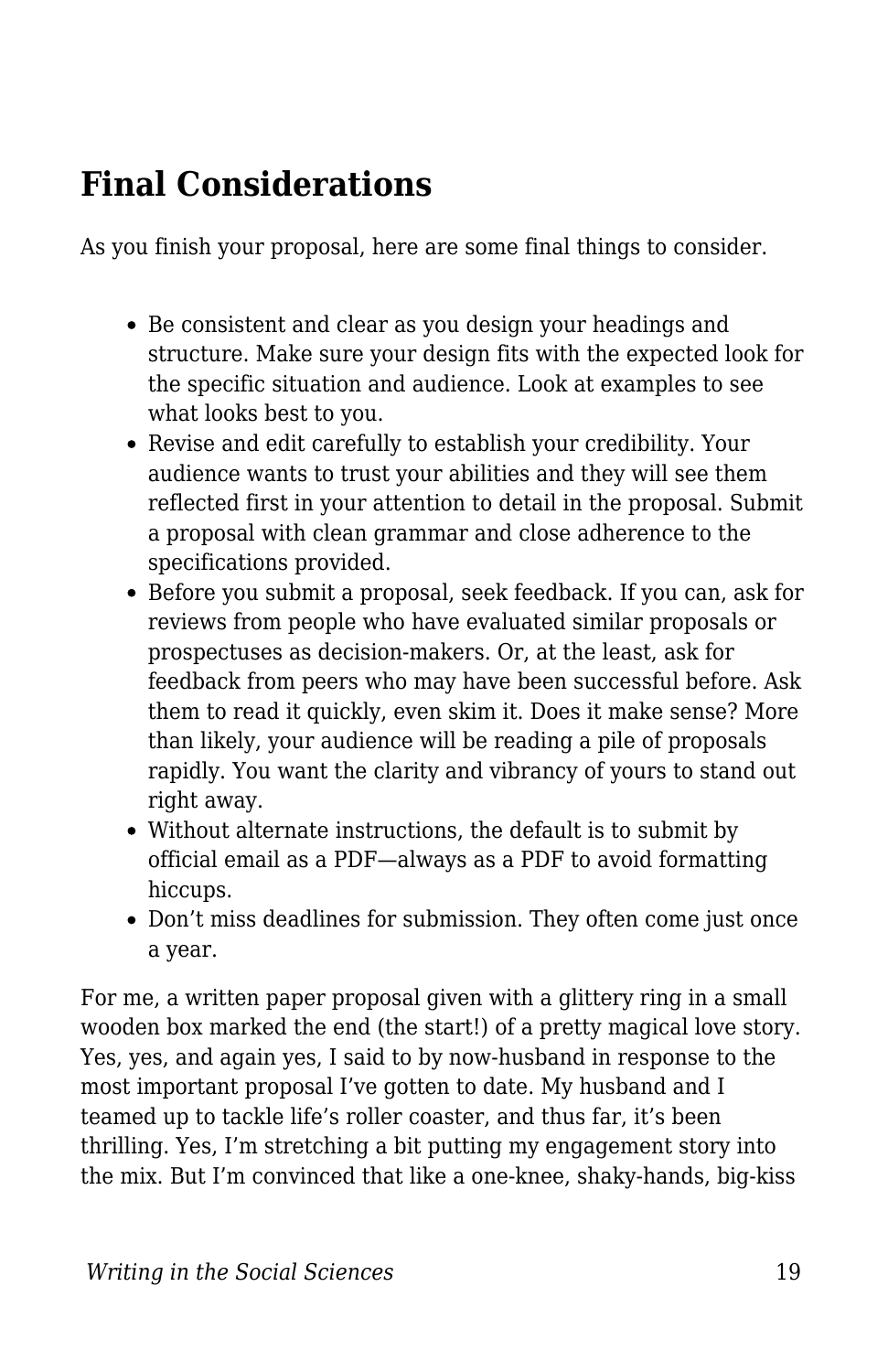proposal, written proposals have the power to link the right people and resources to a project, even a marriage in this case.

Likewise, if we think about the proposals we write as vibrant documents written about actual problems or questions to real people who can make decisions (not to face-less bureaucratic organizations), we'll be more likely to make profitable connections with an audience who has the extra boost of power to make things happen. With the right resources sent to the best projects, we see questions answered, problems solved, needs met, and goals achieved. I have to admit, it feels a little bit like magic.